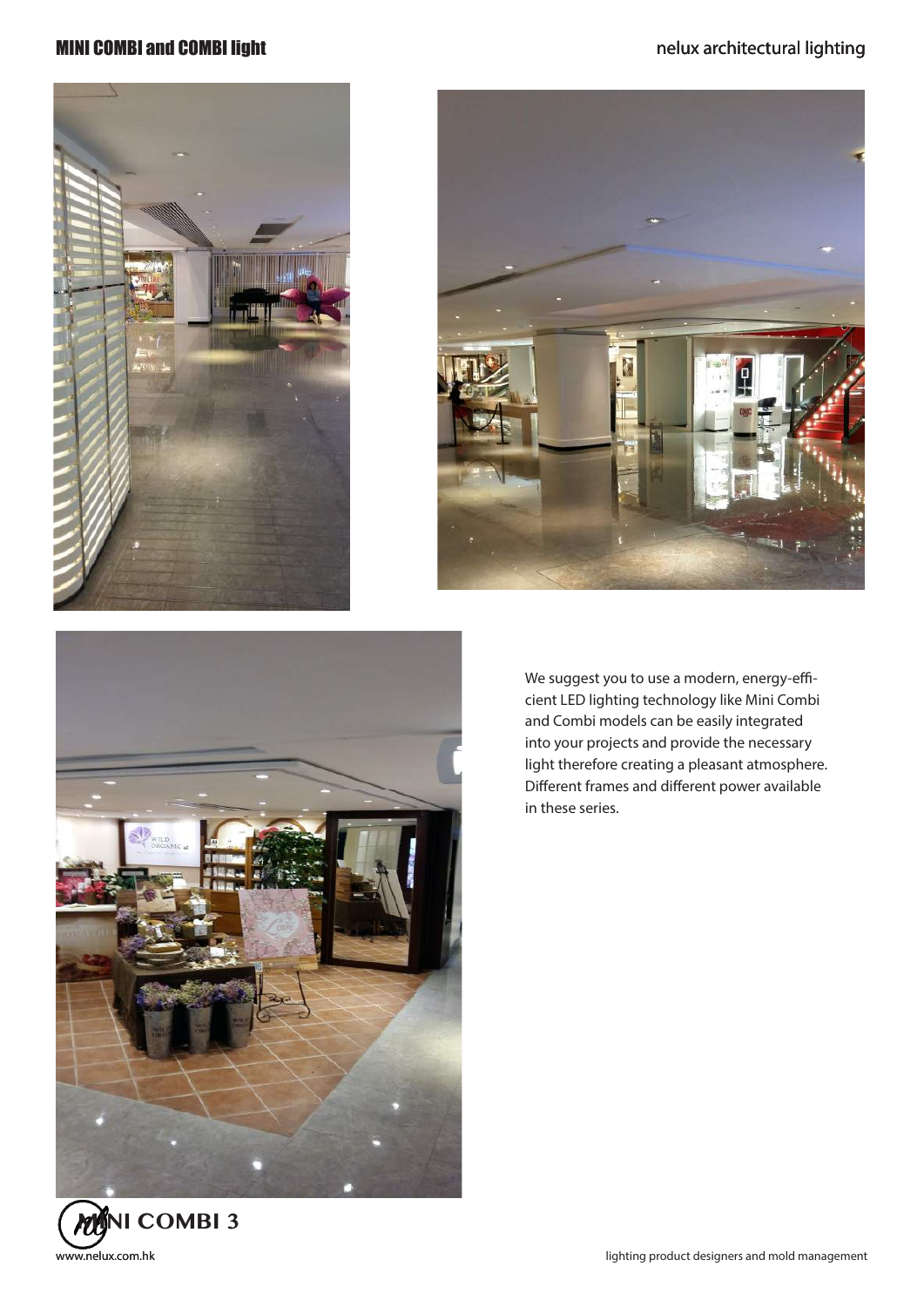# MINI COMBI 3W







CREE XT-E white CREE XT-E blue royal



With **MINI COMBI** products architectural features, artwork, textures, foliage, corridors, rooms or other features are subtly highlighted, in a sympathetic and tasteful way bringing key elements to life and add interest and energy to a space.

### Applications

Hotels, apartments, private villa, museums, private residences, restaurants, cafe, ...

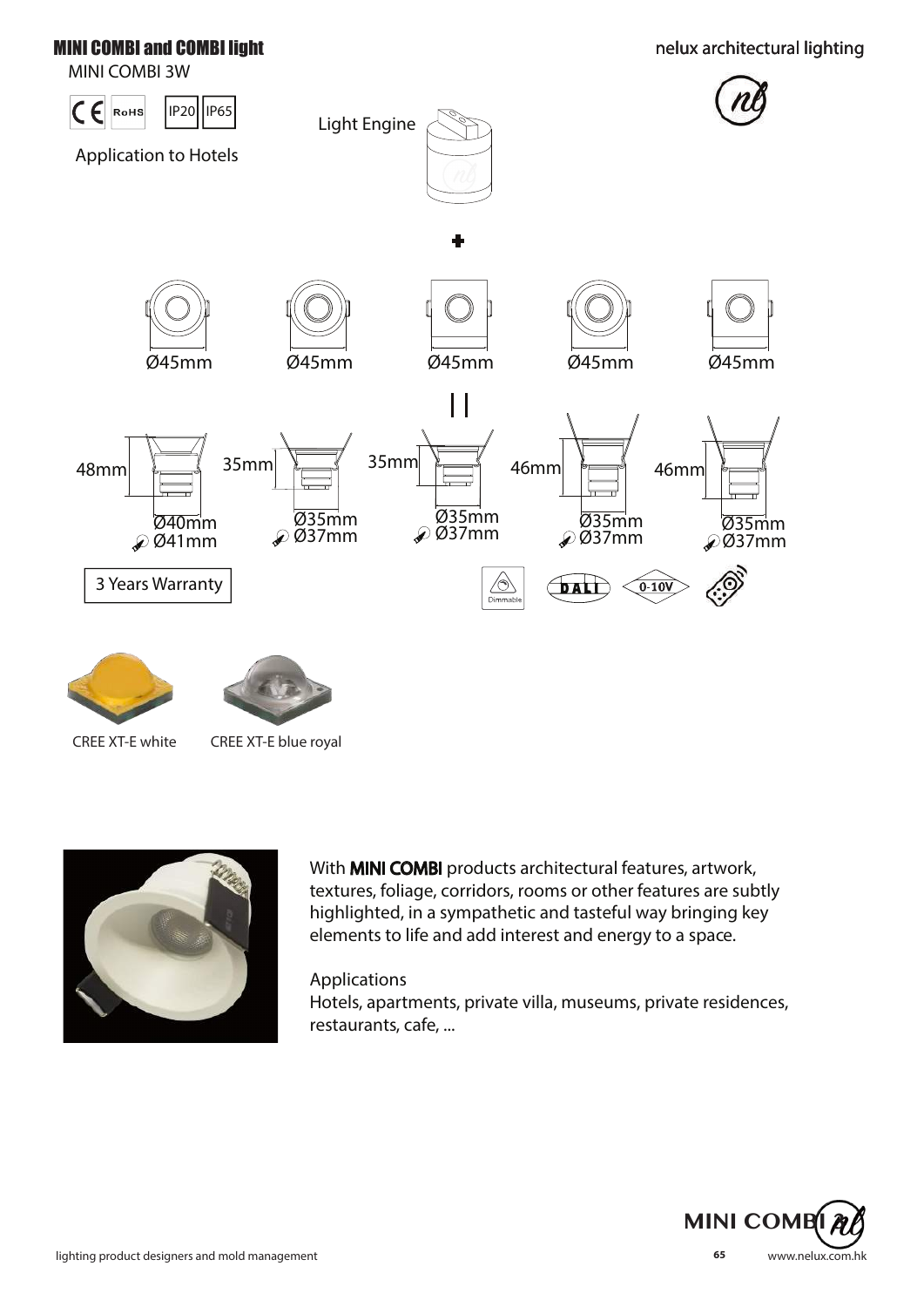#### MINI COMBI 3W

#### Main Features

Housing made from pure aluminum Input Voltage 220-240VAC, Multi-voltage 110-260VAC 50/60Hz Output Wattage 3W Led Luminous Flux 210lm Led Source CREE XPE led CCT 2700K, 3000K, 5000K Beam Angle 10°, 15°, 25°, 30°, 45°, 60°

#### **STANDARD**

LED DRIVER (1-3)\*1W Input AC100-260V 50/60Hz Output DC3V 700mA+-5%

#### Optional Dimming Led Driver

0-10V Driver 10W for 4 Mini Combi 100-265V Output V 10-15V 700mA PF>0.9 0-10V Driver 20W for 7 Mini Combi 100-265V Output V 15-25V 700mA PF>0.9 Trailing edge driver

Trailing edge 6-12W mini combi 2-4pcs Trailing edge 15-18W mini combi 5-6pcs





### Clear surface lens 10° Clear beads lens 10°, 15°, 25°, 30°, 45°, 60°













CREE XT-E XP-E white CREE XT-E XP-E blue royal

### MINI COMBI APPLICATION







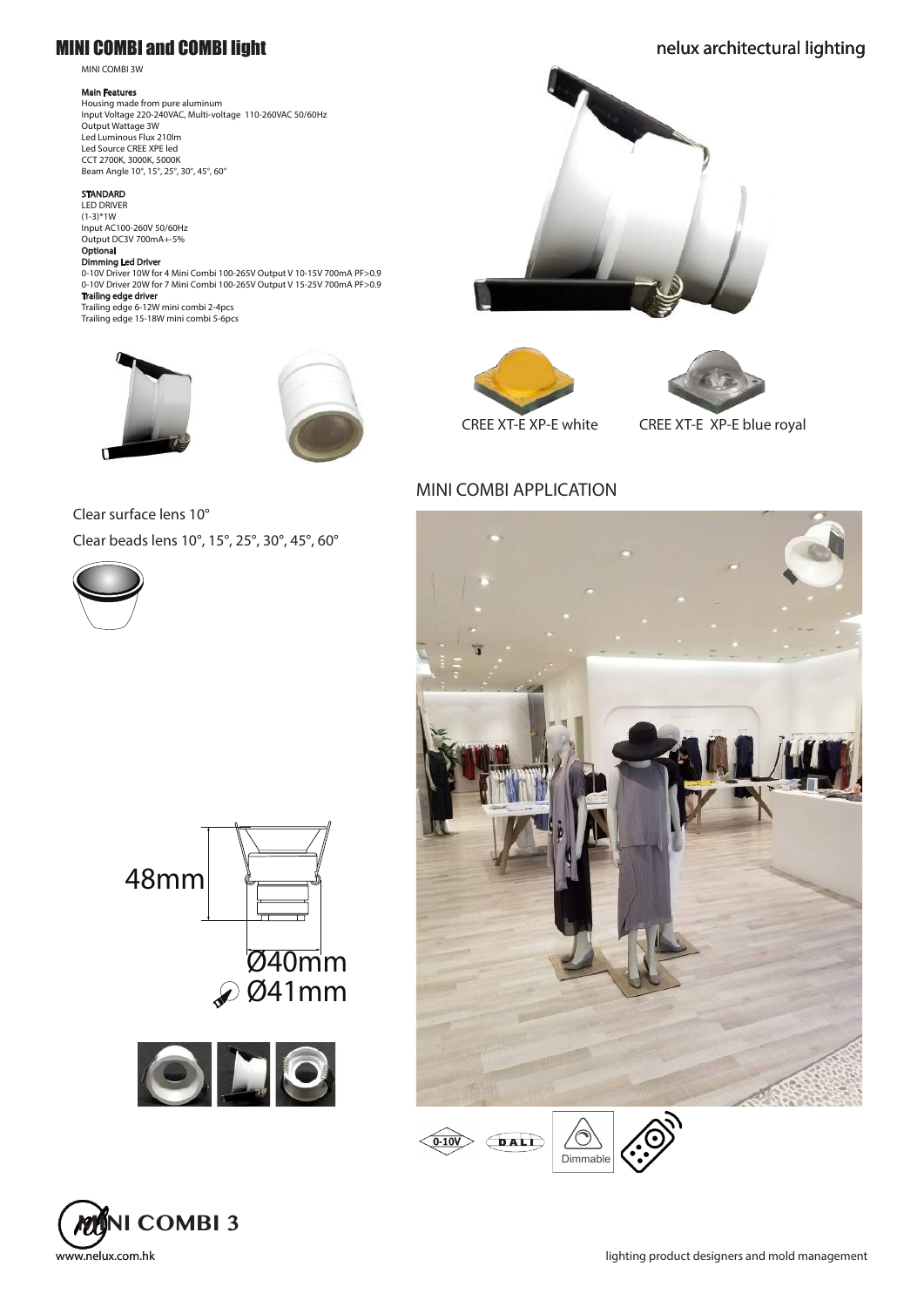COMBI 8





With COMBI 8 products architectural features, artwork, textures, foliage, corridors, rooms or other features are subtly highlighted, in a sympathetic and tasteful way bringing key elements to life and add interest and energy to a space.

### Applications

Hotels, apartments, private villa, museums, private residences, restaurants, cafe, ...